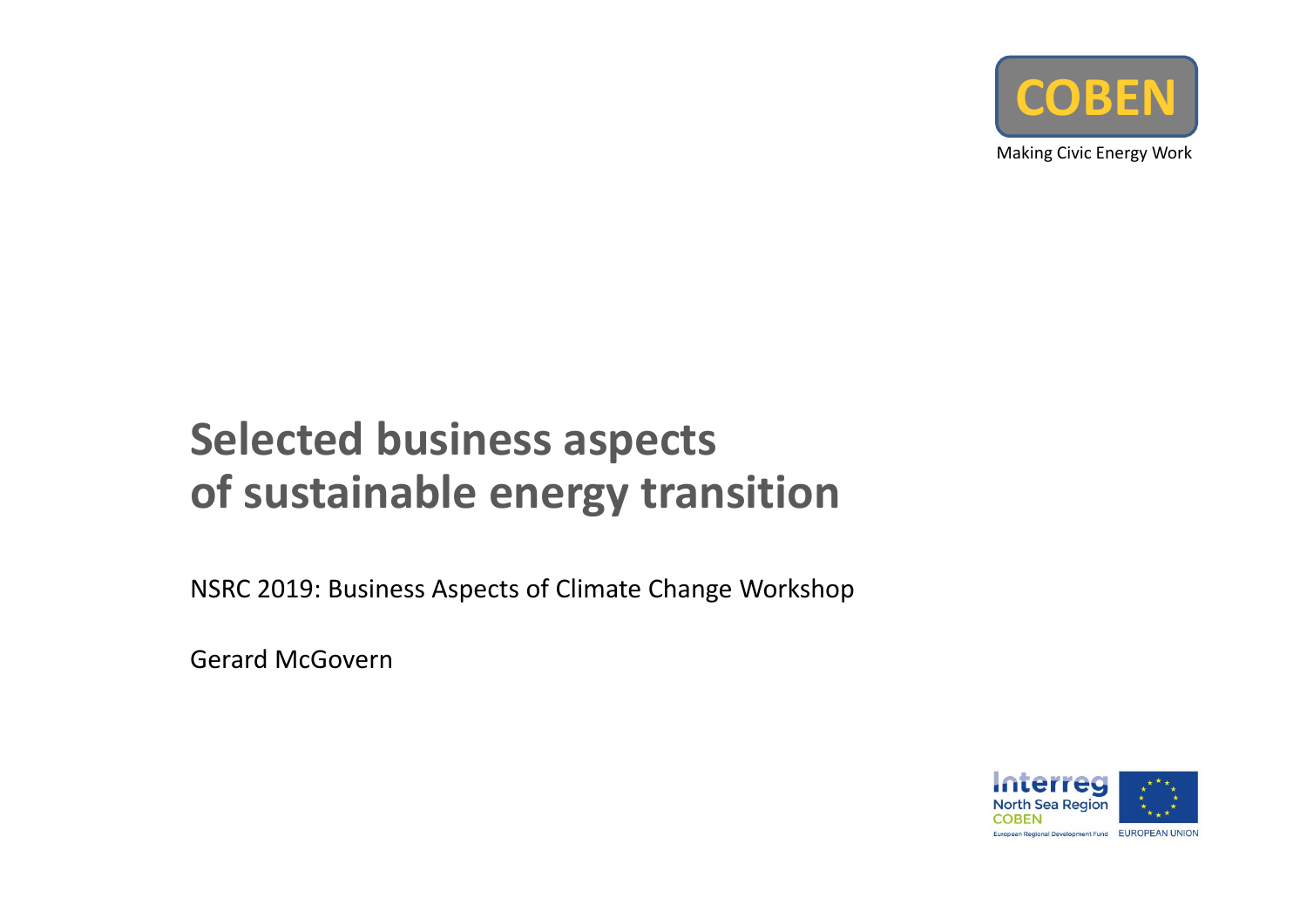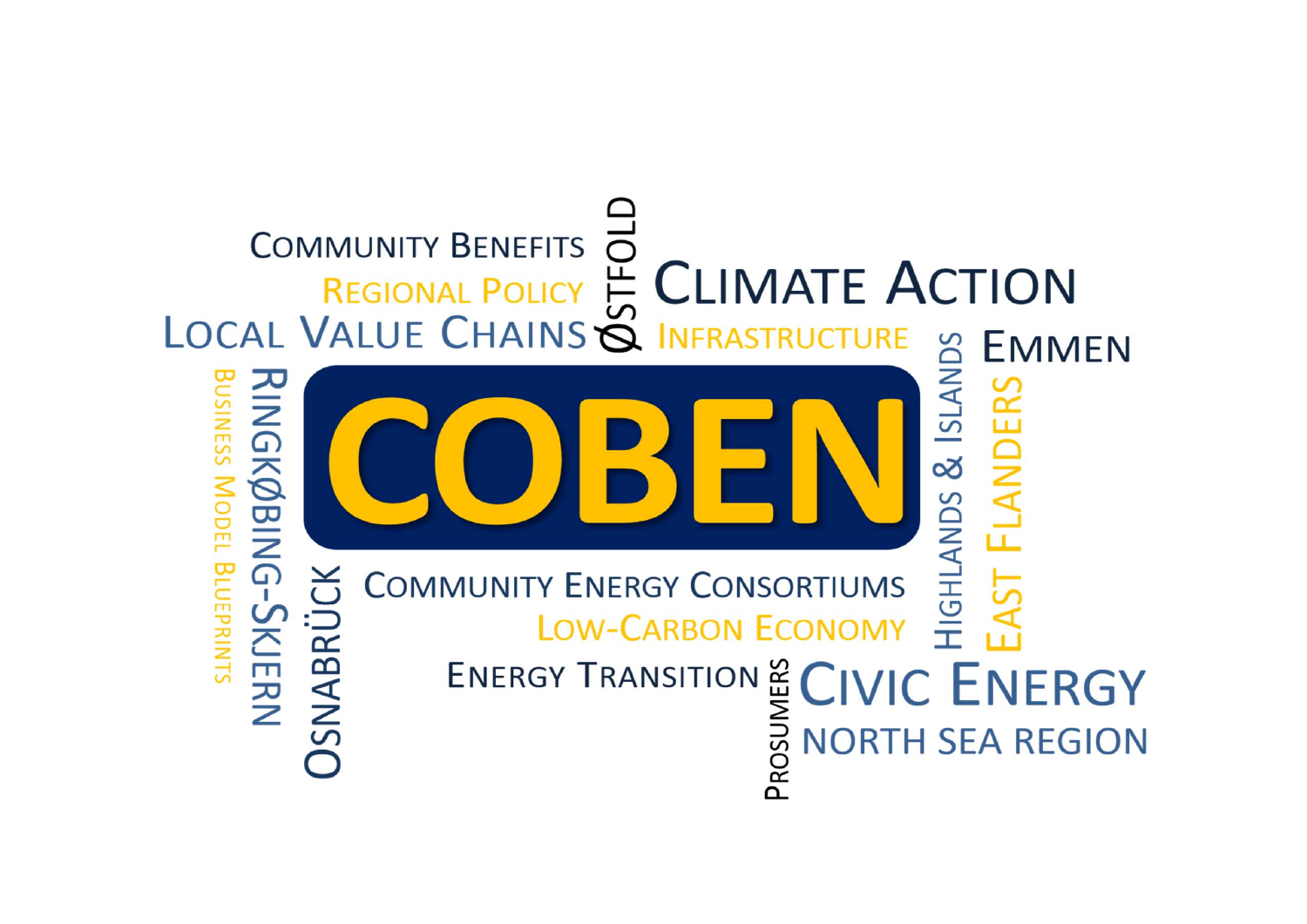

### **The COBEN Business Logic**

- 1. Key promoters of sustainable renewable energy are communities.
- 2. The drivers of civic energy are benefits to the community.
- 3. Classic energy business models deliver RoI/dividends to shareholders.
- 4. Good Civic Energy business models deliver community benefits.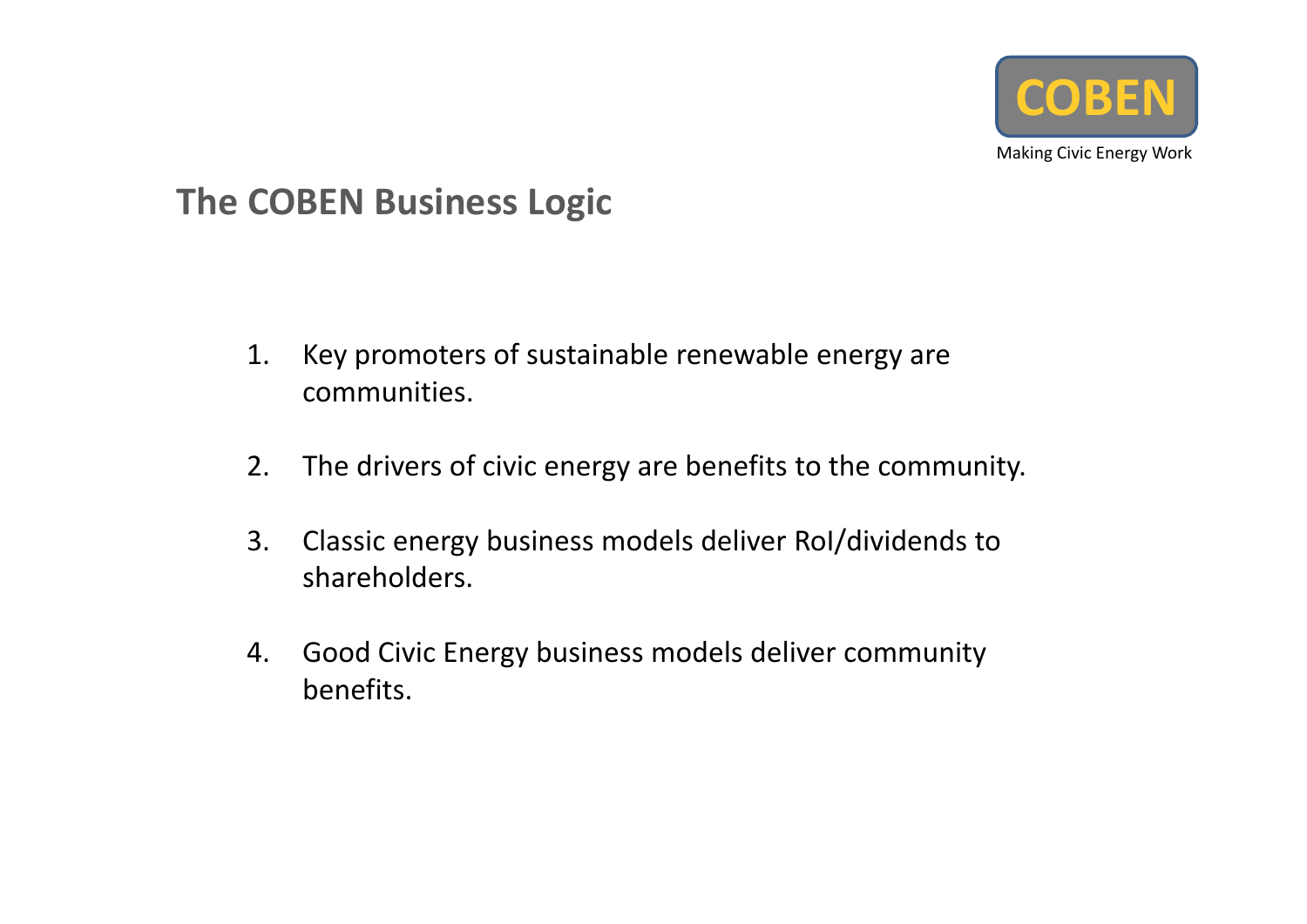

## **COBEN Business Model Framework**

- **A. Geographical location**
- mmunity benefits **B. Targeted community benefits<br>C. Enablers**
- **C. Enablers**
- **D. Energy model**
- **E. Economic model**
- **F. Organisational model**
- **G. Roles distribution**
- **H. Risks and security**
- **I. Launching**
- **J. Transfer**
- **K. Contacts for deeper insights**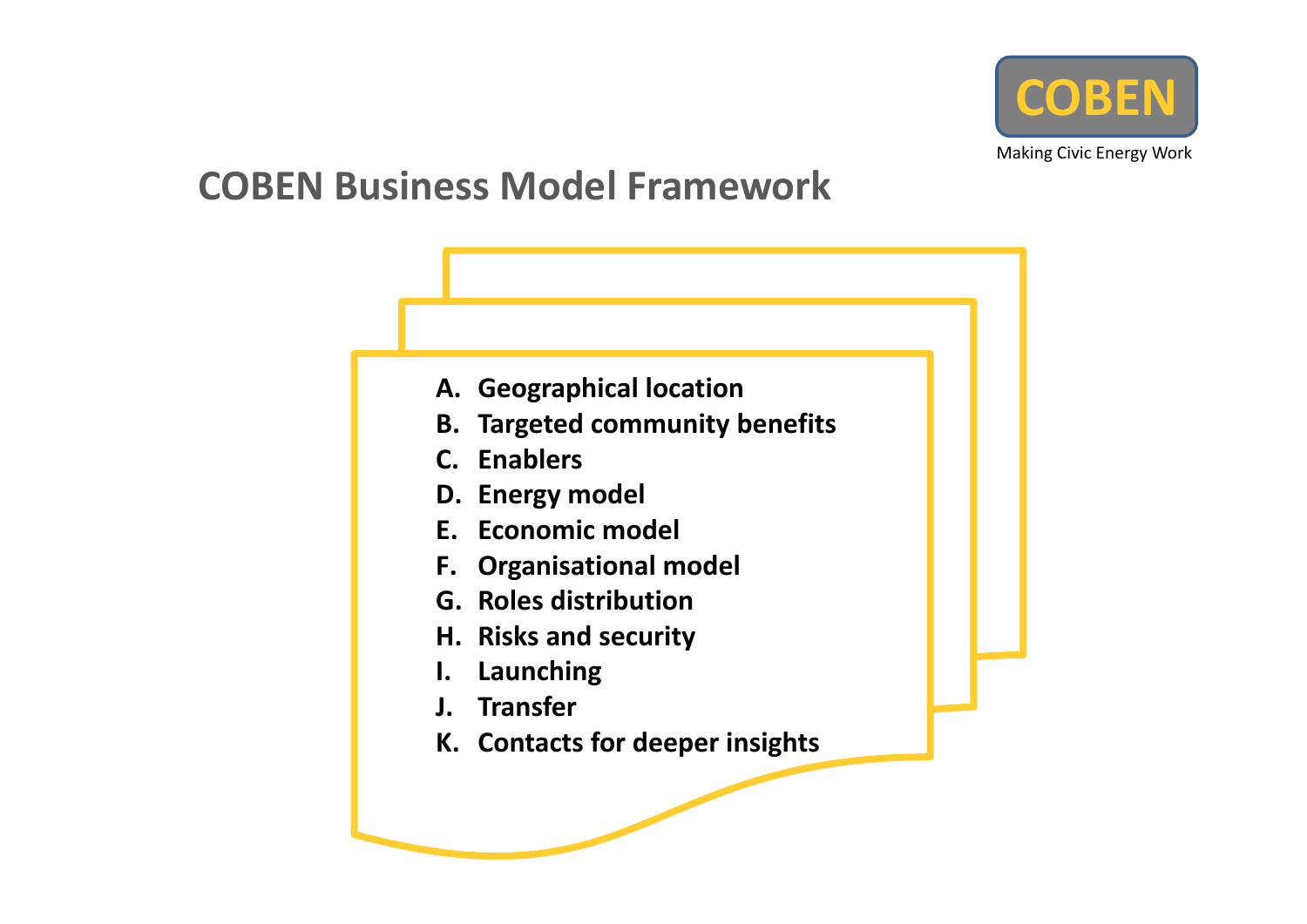

# **Challenges facing civic energy**

|            | Zusammensetzung Ihrer Verbrauchskosten                                         | <b>Betrag</b> |
|------------|--------------------------------------------------------------------------------|---------------|
|            | Netz/Abgaben/Umlagen                                                           |               |
|            | Stromsteuer                                                                    | 36,86€        |
|            | Konzessionsabgabe                                                              | 28,59€        |
|            | Umlagen (EEG, § 19 StromNEV, § 17 EnWG Offshore, KWKG,<br>abschaltbare Lasten) | 135,20€       |
| 49%<br>29% | Umsatzsteuer (19 %)                                                            | 97,43€        |
|            | <b>Netz</b>                                                                    |               |
|            | Netznutzungsentgelt                                                            | 167,48 €      |
| 22%        | Messstellenbetrieb inkl. Messung                                               | $9,11$ €      |
|            | Energieeinkauf/Vertrieb/Service                                                | 135,55 €      |
|            | <b>Summe brutto</b>                                                            | 610,22€       |

**60% ‐ 70% system costs**

#### **Decentralised energy is still paying the bill for big centralized energy!**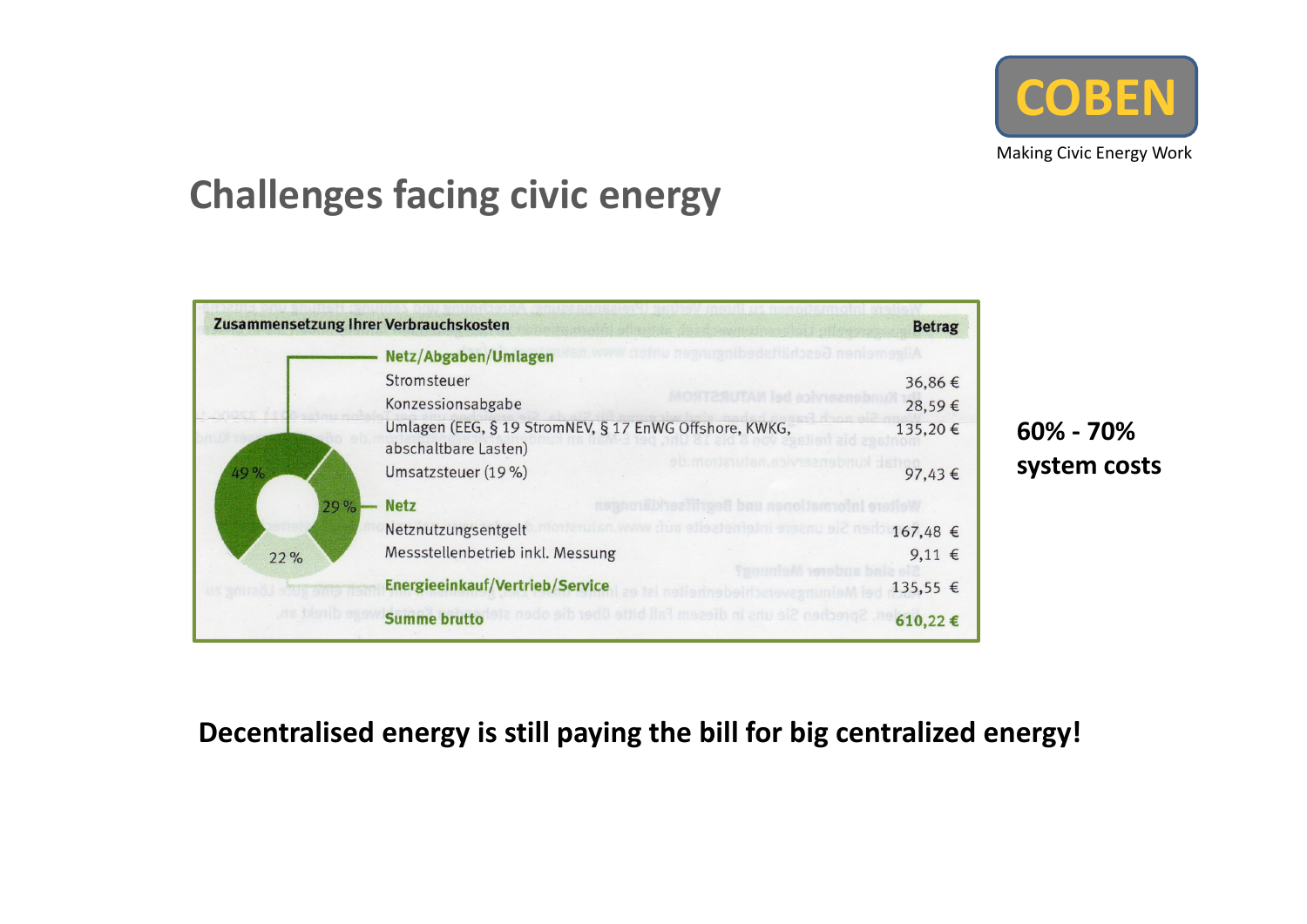

# **Challenges facing energy transition**

Achieving the 2030 targets and replacing existing infrastructure will require investments of roughly **1,081 billion euros <sup>a</sup> year between 2021 and 2030.**

**COBETTER**<br>COBETTER CO This is 37% higher than in 2015 and 20% higher than would be needed under current policies.

European Energy Transition 2030: The Big Picture, Agora (2019), based on Commission modelling for the Clean Energy Package

- ˃ New Commission budget still to be negotiated
- ˃ Budgeting of energy transition costs largely restricted to compensation payments to dirty energy.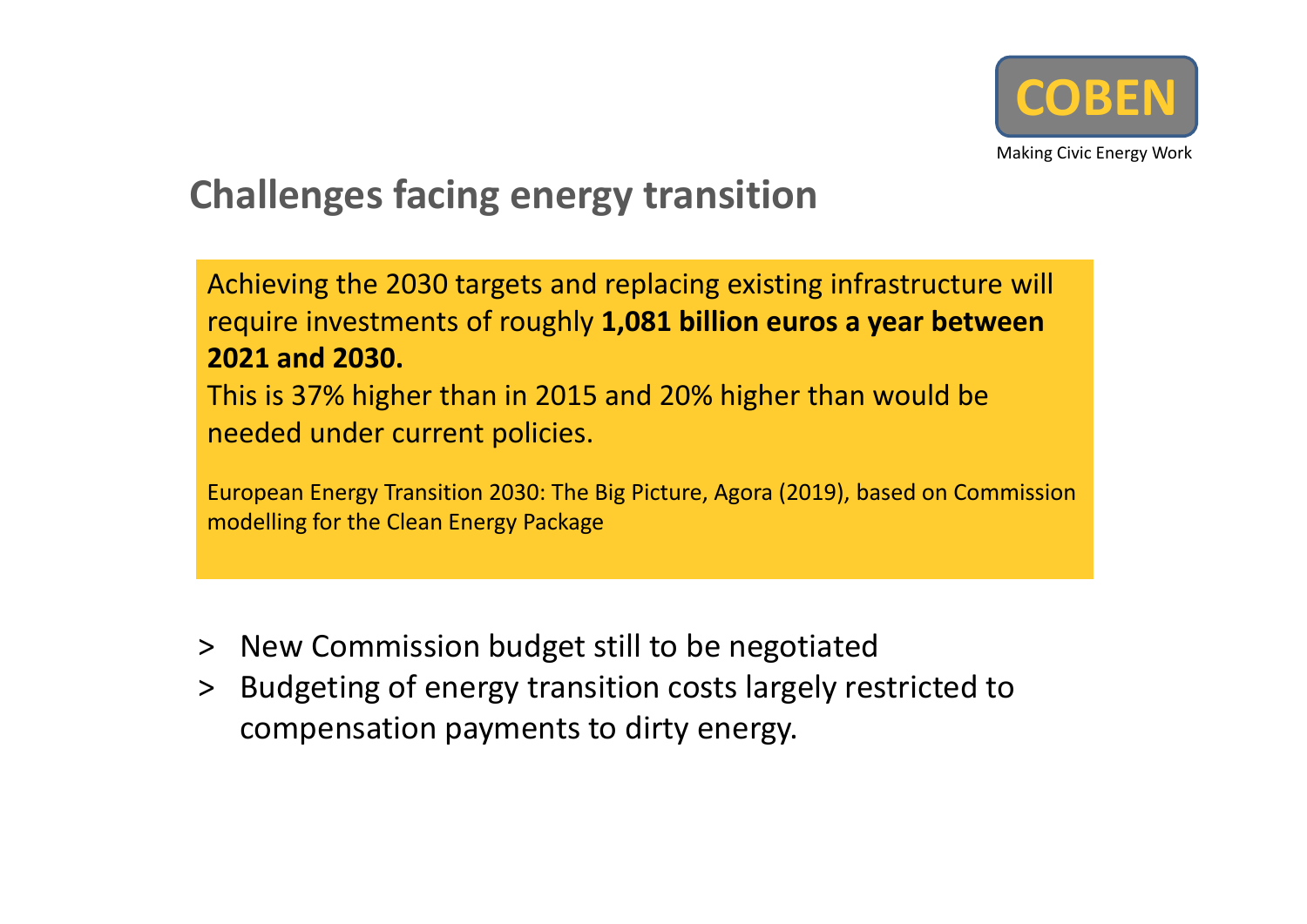

## **Community Best Practice**

### **COBE > 12 Civic Energy Business models completed**

#### **> Municipality of Emmen, NL: Spatial Planning Directive**

20% community ownership (700.000 EUR) of solar energy implemented.